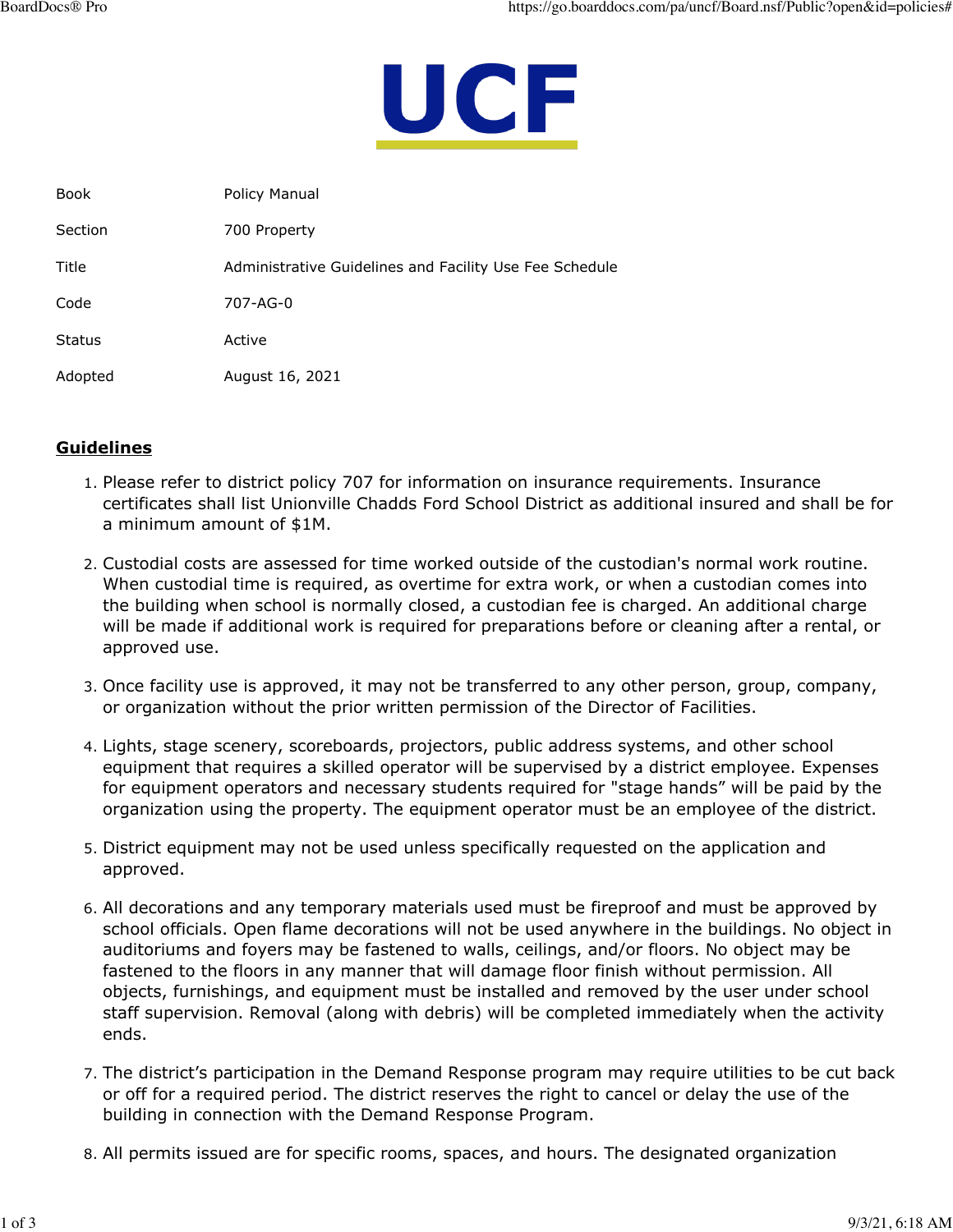person- in-charge has responsibility for all persons involved in the facility use which is restricted to that part of the building requested for the activity. All other building areas are restricted and may not be entered.

- 9. All users will be responsible for picking up their trash and putting it in trash receptacles. The district will be responsible for providing and emptying trash receptacles under normal circumstances. If no trash receptacles are available or the available receptacles are full, the user must take away their trash.
- 10. Vehicles must be parked in designated areas only. No parking is allowed in designated fire lanes. Improperly parked vehicles may be towed from the premises.
- 11. No parking is permitted on Route 82 (aka: Unionville Road, located in front of the HS/MS).
- 12. No facility, field or parking lot, shall be subjected to overcrowding or use by users in excess of permitted capacity.

| Location                                             | Class $1 / 1A$ | <b>Class 2</b> | <b>Class 3</b> | Class 4   |
|------------------------------------------------------|----------------|----------------|----------------|-----------|
| Main Gym - High School (HS)                          | <b>NC</b>      | $$10*$         | \$100          | \$150     |
| Main Gym - Middle School (MS)                        | <b>NC</b>      | \$8*           | \$80           | \$120     |
| Main Gym - Elementary School                         | <b>NC</b>      | $$6*$          | \$60           | \$90      |
| Auxiliary Gym - High School                          | <b>NC</b>      | $$6*$          | \$60           | \$90      |
| Auxiliary Gym - Middle School                        | NC             | $$5*$          | \$50           | \$75      |
| Cafeteria - High School & Middle School              | <b>NC</b>      | \$8*           | \$80           | \$120     |
| Cafeteria - Elementary School                        | <b>NC</b>      | $$5*$          | \$50           | \$75      |
| Auditorium - High School                             | NC             | \$20           | \$200          | \$300     |
| Auditorium - Middle School                           | <b>NC</b>      | \$10           | \$100          | \$150     |
| Auditorium - Elementary School                       | <b>NC</b>      | \$8            | \$80           | \$120     |
| Library - All Schools                                | <b>NC</b>      | \$5            | \$50           | \$75      |
| Computer Lab / Maker Space - All<br>Schools          | <b>NC</b>      | \$8            | \$80           | \$120     |
| Classroom - All Schools                              | <b>NC</b>      | \$5            | \$50           | \$75      |
| LGI Space - All Schools                              | <b>NC</b>      | \$5            | \$50           | \$75      |
| Stadium - Synthetic turf and track                   | <b>NC</b>      | \$75           | \$300          | \$600     |
| Athletic field - Synthetic (see below)               | NC             | \$50           | \$200          | \$400     |
| Athletic field - Grass - HS & MS (see<br>below)      | <b>NC</b>      | \$5            | \$20           | \$40      |
| Athletic field - Grass - Elem. School (see<br>below) | <b>NC</b>      | \$3            | \$12           | \$24      |
| Tennis Courts (groups of 3)                          | <b>NC</b>      | \$10           | \$40           | \$80      |
| Parking Lots                                         | <b>NC</b>      | <b>NC</b>      | <b>NC</b>      | <b>NC</b> |
|                                                      |                |                |                |           |
| Athletic Field (Synthetic) 0-40 hrs of use           | <b>NC</b>      | \$50           | \$300          | \$600     |
| Athletic Field (Synthetic) 41-160 hrs<br>scheduled   | <b>NC</b>      | \$45           | \$300          | \$600     |
| Athletic Field (Synthetic) 161-240 hrs<br>scheduled  | <b>NC</b>      | \$40           | \$300          | \$600     |
| Athletic Field (Synthetic) 241-400 hrs<br>scheduled  | <b>NC</b>      | \$35           | \$300          | \$600     |
|                                                      |                |                |                |           |

## **Facility Use Fee Schedule 2021-2022**